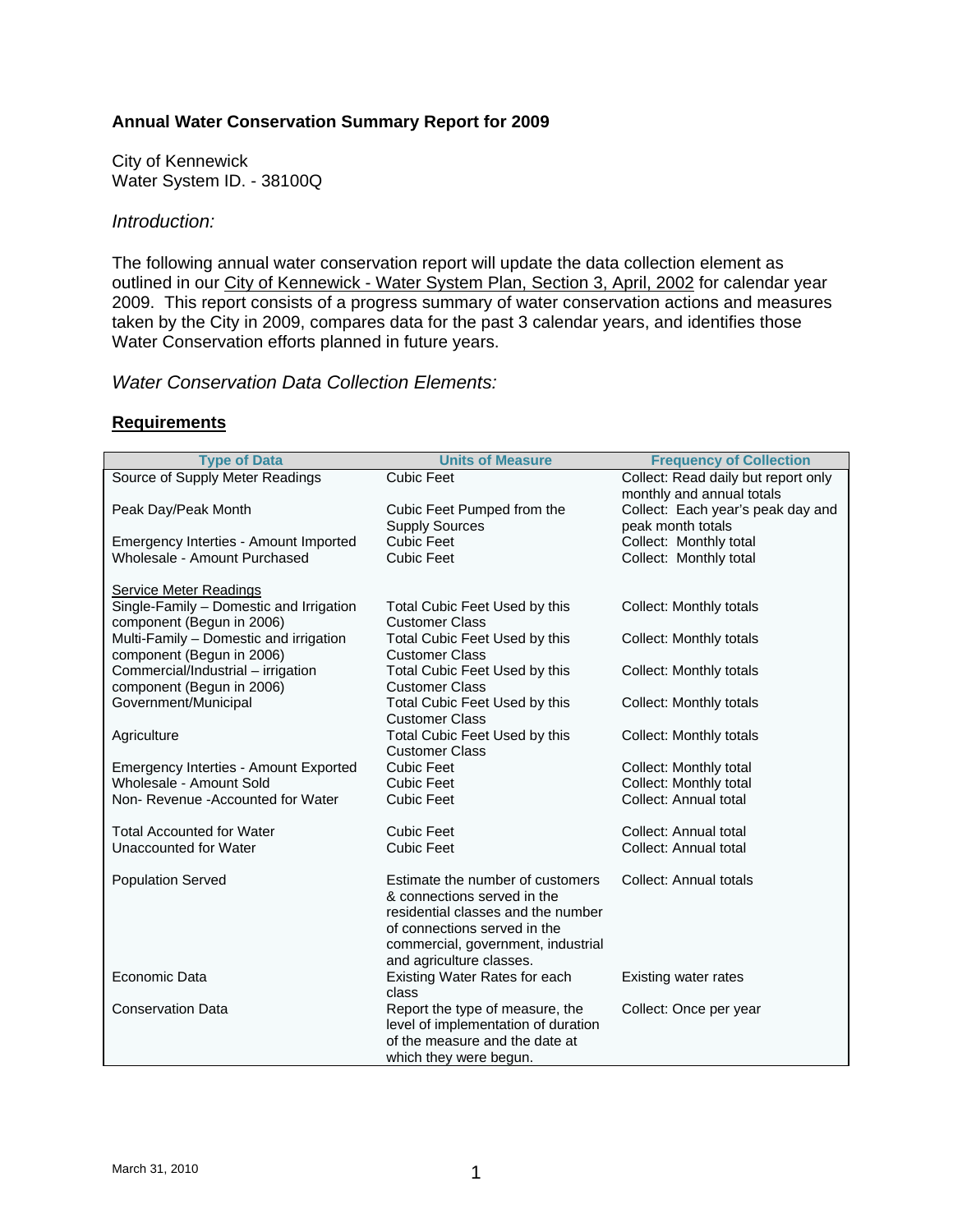#### **2007 - 2009 Water Conservation Data Collection Elements**

| <b>Type of Data</b>                                                                     |                                      | 2007                        |                                      | 2008             |                                      | 2009             |
|-----------------------------------------------------------------------------------------|--------------------------------------|-----------------------------|--------------------------------------|------------------|--------------------------------------|------------------|
| Source of Supply Meter Readings in Mcf                                                  |                                      |                             |                                      |                  |                                      |                  |
| Collector #4                                                                            | 58.87 Mcf                            |                             | 35.91 Mcf                            |                  | 20.28 Mcf                            |                  |
| Collector #5                                                                            | 257.36 Mcf                           |                             | 207.13 Mcf                           |                  | 197.26 Mcf                           |                  |
| <b>Water Treatment Plant</b>                                                            | 188.55 Mcf                           |                             | 255.29 Mcf                           |                  | 309.40 Mcf                           |                  |
| <b>Total Water System Pumpage</b>                                                       | 504.78 Mcf                           |                             | 498.33 Mcf                           |                  | 526.94 Mcf                           |                  |
| (Monthly Readings for 2009 on following graphs)                                         |                                      |                             |                                      |                  |                                      |                  |
| Peak Day/Peak Month in Mcf                                                              | July 15, 2007                        | <b>July 2007</b>            | July 28, 2008                        | <b>July 2008</b> | July 31, 2009                        | <b>July 2009</b> |
| Collector #4                                                                            | 0.181 Mcf                            | 5.59 Mcf                    | 0.177 Mcf                            | 3.88 Mcf         | 0.183 Mcf                            | 4.76 Mcf         |
| Collector #5                                                                            | 1.248 Mcf                            | 29.16 Mcf                   | 1.029 Mcf                            | 30.70 Mcf        | 1.335 Mcf                            | 34.70 Mcf        |
| <b>Water Treatment Plant</b>                                                            | 1.140 Mcf                            | 34.58 Mcf                   | 1.240 Mcf                            | 33.02 Mcf        | 1.670 Mcf                            | 31.60 Mcf        |
| <b>Total Water System Pumpage</b>                                                       | 2.569 Mcf                            | 69.33 Mcf                   | 2.446 Mcf                            | 67.60 Mcf        | 3.188 Mcf                            | 71.06 Mcf        |
| <b>Emergency Interties - Amount Imported</b>                                            | None                                 |                             | None                                 |                  | None                                 |                  |
| <b>Emergency Interties - Amount Exported - Elliott Lake</b>                             | 0.219 Mcf                            |                             | None                                 |                  | None                                 |                  |
| <b>Wholesale - Amount Purchased</b>                                                     | None                                 |                             | None                                 |                  | None                                 |                  |
| <b>Service Meter Readings</b>                                                           |                                      |                             |                                      |                  |                                      |                  |
| <b>Total Consumption</b>                                                                | 482.494 Mcf                          |                             | 469.470 Mcf                          |                  | 491.145 Mcf                          |                  |
| Single-Family                                                                           | 221.189 Mcf                          |                             | 213.651 Mcf                          |                  | 231.128 Mcf                          |                  |
| * Irrigation - Began tracking in 2006                                                   | 0.560 Mcf                            |                             | 0.575 Mcf                            |                  | 0.566 Mcf                            |                  |
| <b>Multi-Family</b>                                                                     | 75.928 Mcf                           |                             | 66.884 Mcf                           |                  | 82.570 Mcf                           |                  |
| * Irrigation - Not tracked in 2007                                                      | 0.000 Mcf                            |                             | 0.000 Mcf                            |                  | 0.000 Mcf                            |                  |
| <b>Commercial/Industrial</b>                                                            | 82.743 Mcf                           |                             | 78.429 Mcf                           |                  | 77.655 Mcf                           |                  |
| * Irrigation - Excludes outside commercial                                              | 47.691 Mcf                           |                             | 57.541 Mcf                           |                  | 51.548 Mcf                           |                  |
| Municipal/Government - Non-Revenue                                                      | 54.383 Mcf                           |                             | 52.390 Mcf                           |                  | 47.678 Mcf                           |                  |
| <b>Unmetered Water</b>                                                                  |                                      |                             |                                      |                  |                                      |                  |
| <b>Unmetered Water Reports - Accounted for Water</b>                                    | 2.12 Mcf                             |                             | 2.84 Mcf                             |                  | 3.70 Mcf                             |                  |
| Total Accounted for Water - (Service Meter Readings + Annual<br>Unmetered Water Report) | 474.834 Mcf                          |                             | 472.310 Mcf                          |                  | 494.845 Mcf                          |                  |
| Unaccounted for Water (See Calculations*)                                               |                                      | 29.9 Mcf or 5.9% Water Loss | 26.0 Mcf 5.2 % Water Loss            |                  | 32.1 Mcf 6.1 % Water Loss            |                  |
| <b>Estimated Population Served</b>                                                      | 67,871                               |                             | 68,128                               |                  | 69,454                               |                  |
| Kennewick Population Only* (April Update)                                               | 65,315* - Annex. 2795 - 8/07         |                             | 65,860                               |                  | 67,180                               |                  |
| <b>Single Family Residential Connections</b>                                            | 17,333                               |                             | 17,592                               |                  | 17,873                               |                  |
| <b>Multi-Family Residential Connections</b>                                             | 1,179                                |                             | 1,177                                |                  | 1,170                                |                  |
| <b>Commercial/Industrial Connections</b>                                                | 1,877                                |                             | 1,943                                |                  | 1,968                                |                  |
| Municipal/Government Connections                                                        | 149                                  |                             | 148                                  |                  | 152                                  |                  |
| Agricultural (Not determined separately from above classes)                             | Not Available                        |                             | Not Available                        |                  | Not Available                        |                  |
| <b>Total Active Water System Connections</b>                                            | 20,538                               |                             | 20,860                               |                  | 21,163                               |                  |
| <b>Economic Data</b>                                                                    | <b>Listed in Following Narrative</b> |                             | <b>Listed in Following Narrative</b> |                  | <b>Listed in Following Narrative</b> |                  |
| <b>Conservation Data</b>                                                                | <b>Listed in Following Narrative</b> |                             | <b>Listed in Following Narrative</b> |                  | <b>Listed in Following Narrative</b> |                  |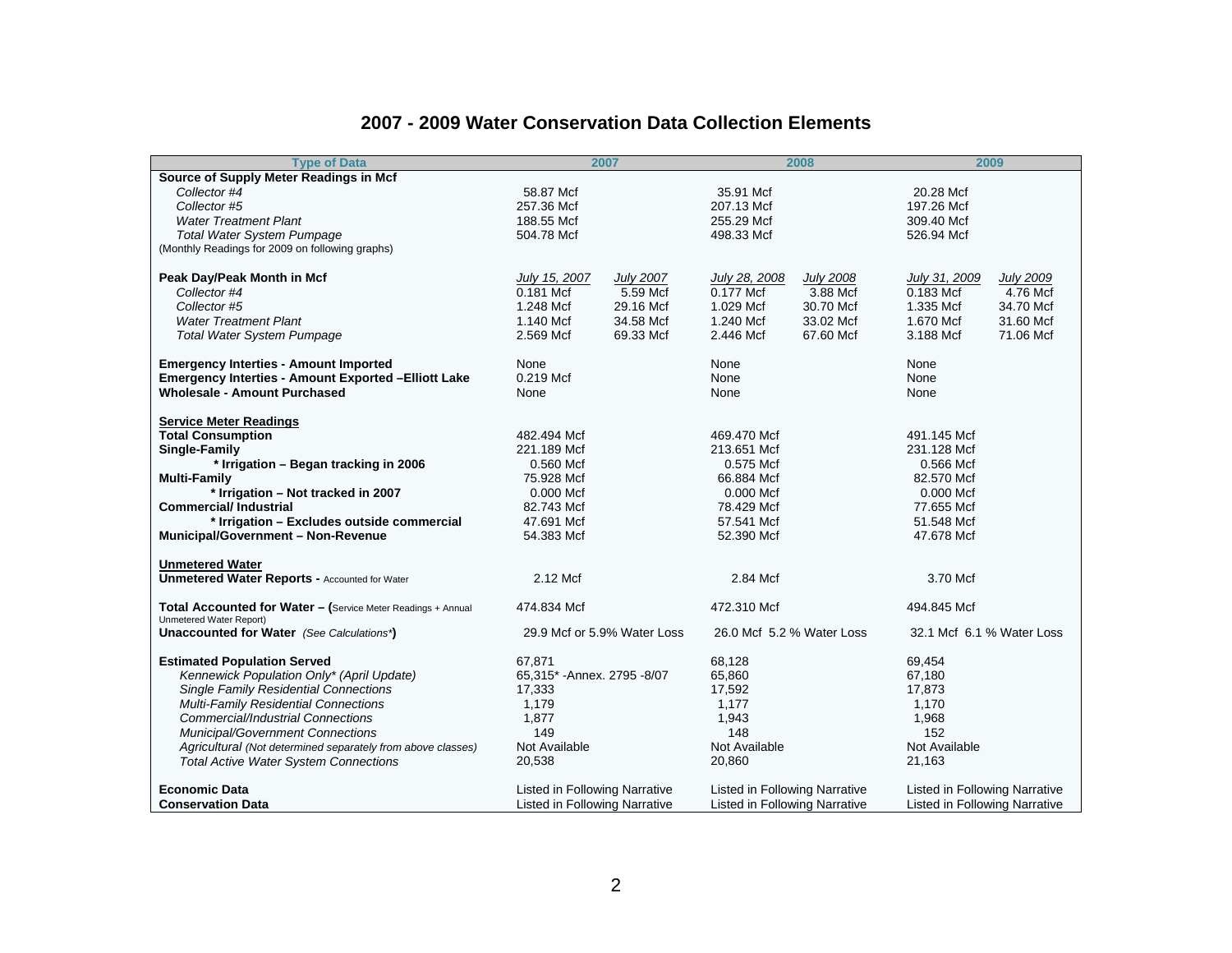*Calculations:* 

(1) Source of Supply Meter Readings

Pumpage in MG per day  $\div$  7.48 gal./cu. ft. = pumpage in Mcf per day.

(2) Unaccounted for Water

Unaccounted for water (Mcf) = Total Pumpage (Mcf) - Total Accounted for Water (Mcf)

% Water Loss = Unaccounted for Water (Mcf) / Total Pumpage in Mcf x 100%

### (3) Service Meter Readings

- a) Total Consumption is the total of all metered water usage within the City of Kennewick utility service area.
- b) All metered accounts are read on a Bi-monthly basis.
- c) Customer classifications used for this report section include, Single and Multi-Family, Commercial/Industrial, and Government/Municipal. Of these single family, Multi-Family, and Commercial/Industrial now have an irrigation component as well as domestic use component. The Non-Revenue classification reflects the total metered water usage by Government/Municipal –non-revenue accounts.
- (4) Unmetered Water
	- a) The Unmetered Water element includes water use that is estimated and reported on a City water use form. This category includes water used by City crews, Contractors, Fire Departments, and other uses allowed under the City's Authorized Unmetered Water policy.

## (5) Estimated Population Served

- a) City of Kennewick Population is based on the annual City of Kennewick Planning Department updates.
- b) Est. Population Served = {City of Kennewick OFM Population-*as of 4/1/2009* + # of outside Active Residential Accts. x 3.0 People/Account}. i.e. - In 2009 this was  $67,180 + (758 \times 3.0) = 69,454$  People.

## *Economic Data:*

The following rate table was in effect during calendar year 2009. It should be noted the City of Kennewick bills every two (2) months. In 2008, annual inflationary billing was adopted at 100% of the CPI, however there was no CPI rate adjustment in 2009. Kennewick serves more than just municipal needs and also has county residential and commercial/industrial connections as well. Each has a different rate structure or schedule as listed in **Table 1.** under the headings of Inside or Outside City.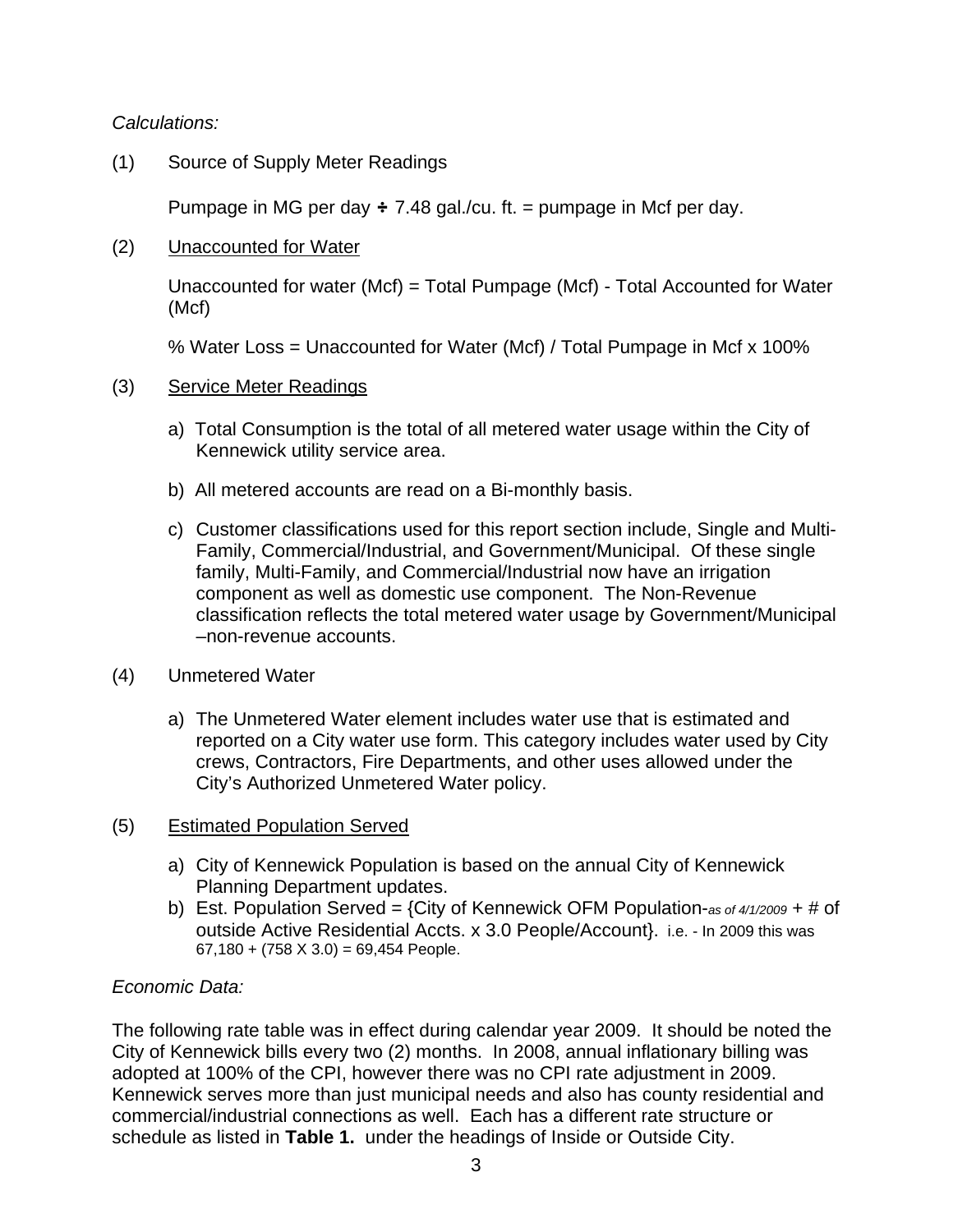| <b>Customer Class</b>                     | <b>Inside City</b> | <b>Outside City</b> |
|-------------------------------------------|--------------------|---------------------|
| <b>Residential</b>                        |                    |                     |
| Base Fee                                  |                    |                     |
| Includes 1" meter                         | \$18.63/bimonthly  | \$40.99/bimonthly   |
| Consumption per 100 Cu. Ft.               | \$1.803/CCF        | \$2.705/CCF         |
| <b>Multi-Family/Commercial/Industrial</b> |                    |                     |
| Base Fee                                  |                    |                     |
| 3/4" meter                                | \$36.00/bimonthly  | \$79.20/bimonthly   |
| 1"                                        | \$53.85/bimonthly  | \$118.47/bimonthly  |
| $1 - 1/2"$                                | \$95.78/bimonthly  | \$210.72/bimonthly  |
| 2"                                        | \$125.83/bimonthly | \$276.83/bimonthly  |
| 3"                                        | \$191.70/bimonthly | \$421.74/bimonthly  |
| 4"                                        | \$281.54/bimonthly | \$619.39/bimonthly  |
| 6"                                        | \$425.34/bimonthly | \$935.75/bimonthly  |
| Consumption per 100 Cu. Ft.               | \$1.057/CCF        | \$2.326/CCF         |

**Table 1.** *Summary of Water Rates 1/1/2009 to 1/1/2010* 

*Note: 1) CCF = Hundred cubic feet or 748 gallons.* 

*2) Maximum Billing for Multi - family accounts is based on residential rate mutiplied by the number of units.*

### *Conservation Data:*

The following water conservation actions or program measures were taken during 2009. The Leak Detection Program (identifying and repairing leaking waterlines) has had the greatest overall net effect on water conservation over time. Other initial program efforts begun in 1994 concentrated on water auditing and repair/testing of large industrial meters. In 1999, an annual reservoir leak testing program was added. In 2007 an irrigation component was added to further break out customer classes and manage that usage component. In 2007 a water efficiency goal also was established of 170 gpcd in a public process.

• Leak Detection

This program has returned the largest overall benefit to the City. In 2009 City personnel surveyed the 2009 Overlay project list using SR-22 and LC-2100 leak survey equipment. Additionally, we investigated and surveyed in map quarter sections foe a total of 15.78 miles. One main line leak and one leaking fire hydrant that did not seat properly were found. Total leak loss amounted to 160,923 gallons per year or 0.0215 Mcf. Overall program benchmarks were initially 0.17 Mcf/mile and have dropped overall to ~0.106 Mcf/mile of water main surveyed. Benchmark values have declined as newer and lower prioritized areas are surveyed. Also in 2009 we were not able to survey as much as we would have liked due to budget and personnel. To date the program has surveyed roughly 365 miles of water distribution main. Repairs to identified leaks have resulted in an overall cumulative conserved water estimate of 38.92 Mcf for the program, since it was initiated in 1994. This program has accounted for about 75% of our overall water conservation savings.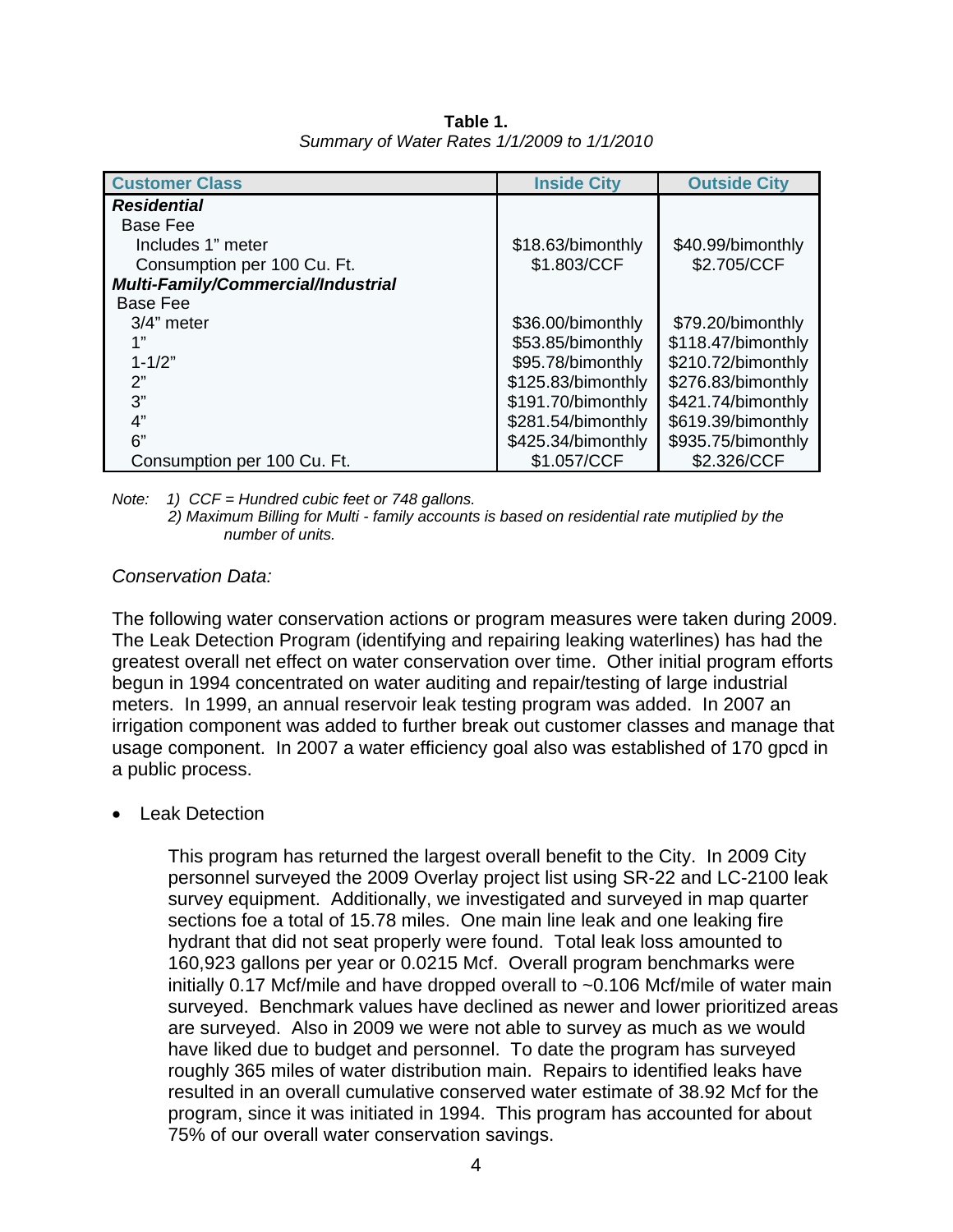• Routine Reservoir Leak Testing Program

As part of our annual leak testing program of the City's twelve (12) reservoirs or tanks, eleven (11) were leak tested in 2009 including the Water Treatment Plant Clearwell. Five (5) reservoirs were found to have some measurable leakage. 18<sup>th</sup> & Kellogg 10 MG reservoir had the highest leakage rate at (0.37%) but met AWWA specs of  $<$ 0.75% in 72 hours. This was followed by 19<sup>th</sup> and Olympia Reservoir the eastside at 0.06%. All rates were however well within current AWWA standards. Since July of 2000, total conserved water estimated for the program is 5.88 Mcf annually. 5 reservoirs were cleaned and inspected. In 2010 a project to replace the drain valve at the 18<sup>th</sup> & Kellogg Reservoir was completed. This program contributes 11% of the overall water conservation savings.

• Large Meter Testing Program

This program has maintained it's effectiveness in reducing water loss. Part of this can be related to increased customer awareness from a financial as well as from an environmental aspect. This program began on June 6, 2009 and ended August 24, 2009. In terms of maintenance, large meters greater than 2-inch typically underregister water usage and become a source of Unaccounted for Water or water loss. All existing 81 large meters were tested in 2009. 71 of those tested met the 95% or better accuracy criteria over the three flow ranges (low, medium and high) used in the tests. All 10 low registering meters were repaired and able to meet the flow criteria. Final overall average accuracy of all 81 large meters was 98%. In addition five (5) new 3 inch meters were installed in 2009 and 100% accuracy was assumed from the factory.

Consumption by the Commercial/Industrial classification accounts for most of the large meters. Total estimated water conserved by the program remains at 6.3 Mcf on an ongoing annual basis. This is about 12% of our overall water conservation savings. At a \$1.057 rate per 100 cu. ft. in 2009 this amounts to \$66,590. This Customer Class also uses the largest amount of irrigation water annually of all user groups.

• Unmetered Water Reporting

In March 1996, the City of Kennewick began the Unmetered Water Program to identify and better track unmetered water usage. Such uses include operation and maintenance activities such as; main breaks, street sweeping, flushing hydrants, dust control, fire response by the City, County and private parties as well. This program has increased the awareness of City Departments, outside agencies and Contractors. The Unmetered Water Report for 2009 shows 27.689 MG or 3.70 Mcf can be accounted for by these uses. This quantity of water is estimated or determined by volume measure. In 2009 most Contractor hydrant meters were removed from this category and billed as Commercial/Industrial use. In 2009 City project meters will be reported under the Municipal/Government element as these are metered and non-revenue use.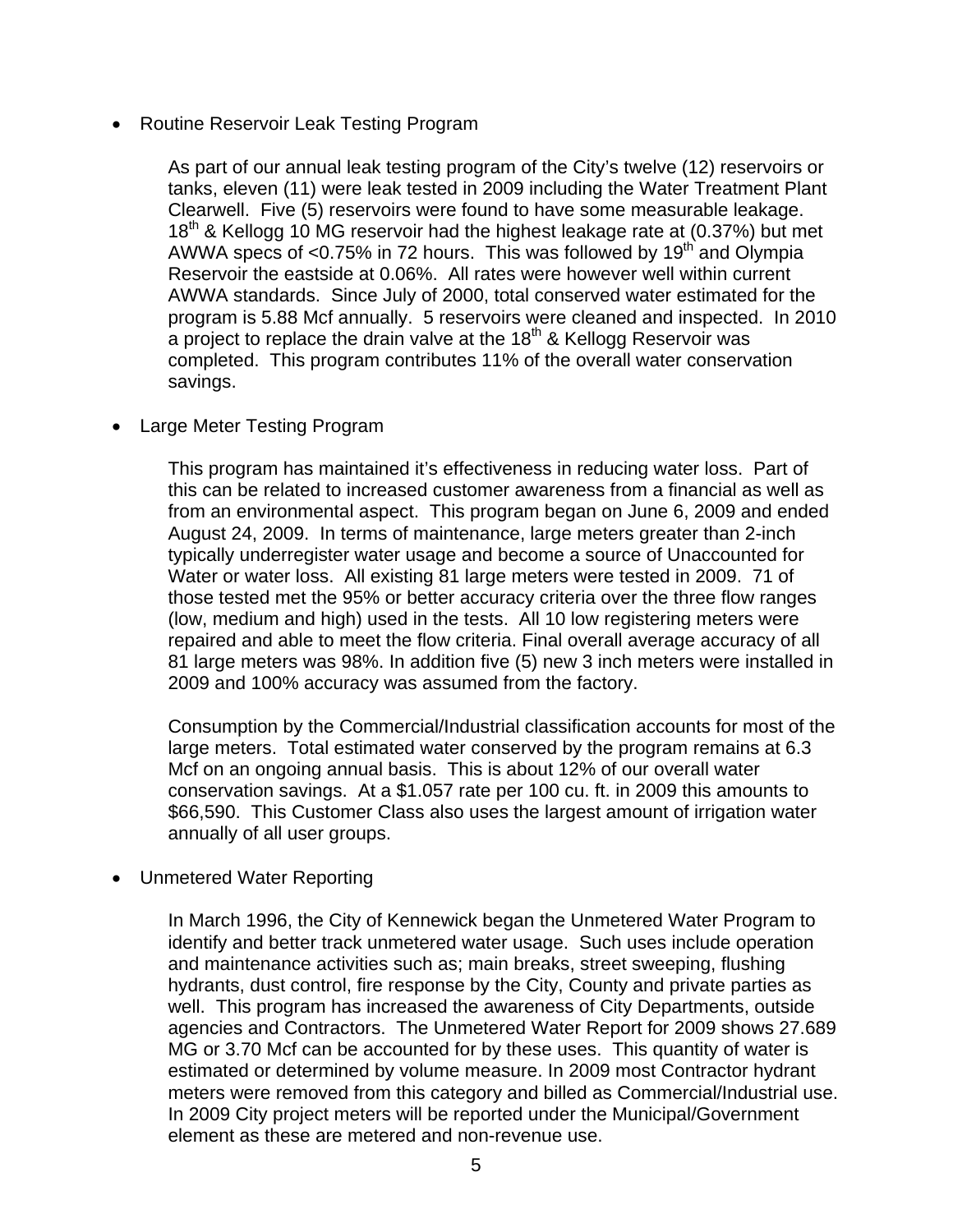• Residential Meter Repair / Replacement Program

In 2009, 291 - ¾" through 2 inch new meters were set. 430 were repaired and put back in operation.

• Source Meter Accuracy

The City of Kennewick has 2 sources of water, the Ranney Collectors (#4 & #5) in Columbia Park that have master meters on North and South header lines and those that monitor raw and finished water at the Kennewick Water Treatment Plant. Collector #4 meter was factory calibrated and approved on 1/9 and again on 6/1 of 2009. Townsend Controls calibrated both #5 meters on April 13, 2009 prior to operation. Both Raw and Finished water meters at the Kennewick Water Treatment Plant were checked for proper operation on September 10, 2009 by Total Energy Management. No errors or issues were found.

• Consumer Water Audits Performed

The City began a Water Audit Program for Large Water Users. This program is being implemented for water meters 6-inch and greater. The City currently has a total of 5 water meters that fall into this category. An additional audit of Sun Meadows Mobile Home Park was performed in 2009 so 3 of the 5 are now complete.

• Water Use Efficiency Goal

The City established water use efficiency goals through a public process in 2007. On November 20, 2007 Resolution No. 07-33 was adopted establishing a City water use efficiency goal of maintaining an annual average per capita demand below 170 gallons per day. In 2009, the actual calculated demand value for pumped water was 155 gallons per capita per day. This meets that goal and is slightly more than 150 gpcd calculated in 2008.

Future Water Conservation Measures:

The City of Kennewick plans to continue our existing Water Conservation programs in 2010. The following Water Conservation related items are currently scheduled for completion in 2010:

- Continue water distribution main leak survey audits of overlays and other identified areas.
- Continue Annual Reservoir Leakage Testing program
- **Participate in Public Outreach & Education program.**
- Continue Voluntary Residential Retrofit program for showerheads etc.
- Continue Annual Large meter (>2-inch) inspection, repair & testing program.
- Continue with Residential Meter Repair/Replacement Program.
- Continue large water user audit program.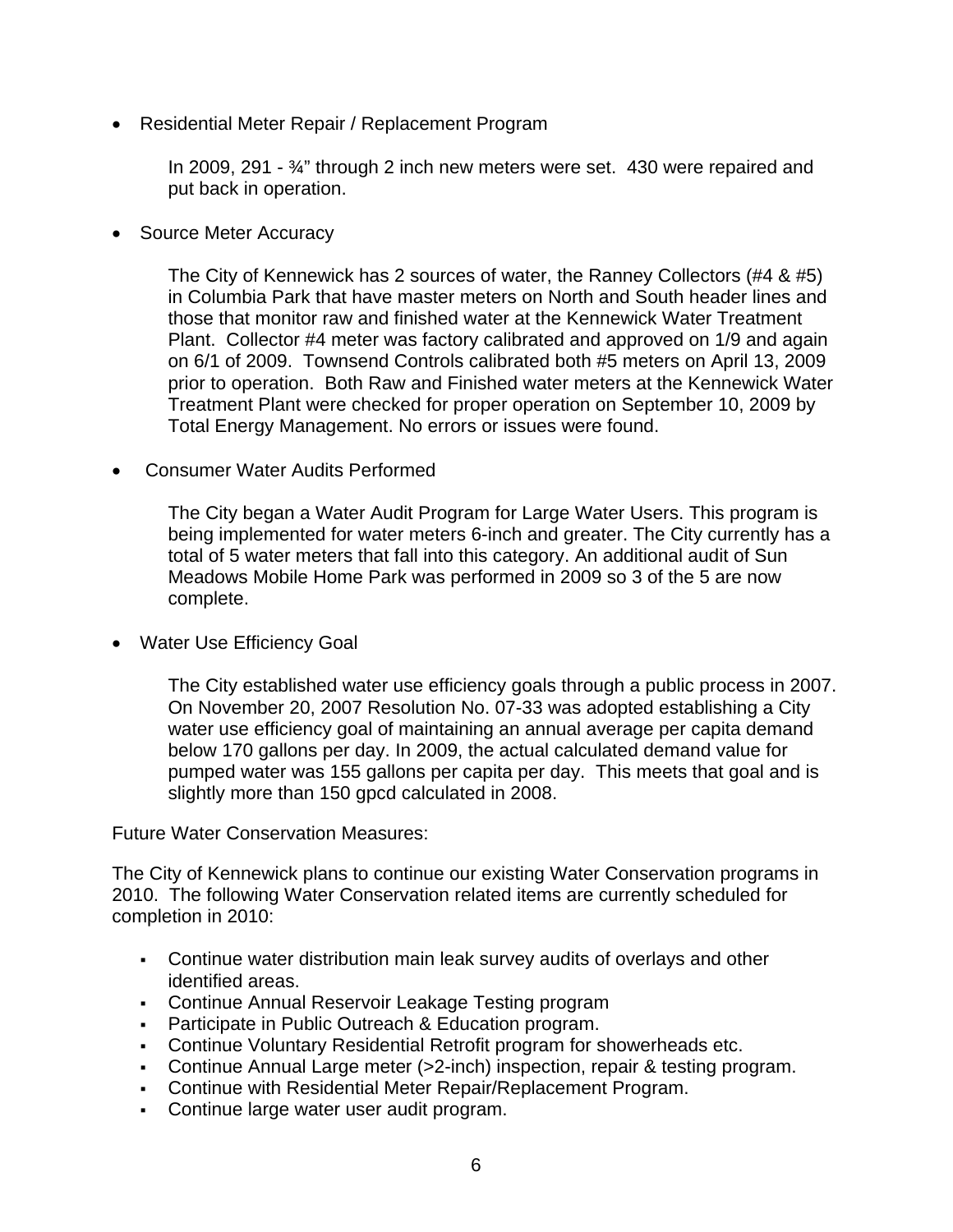**City of Kennewick** 

Water Conservation Summary Report for 2009

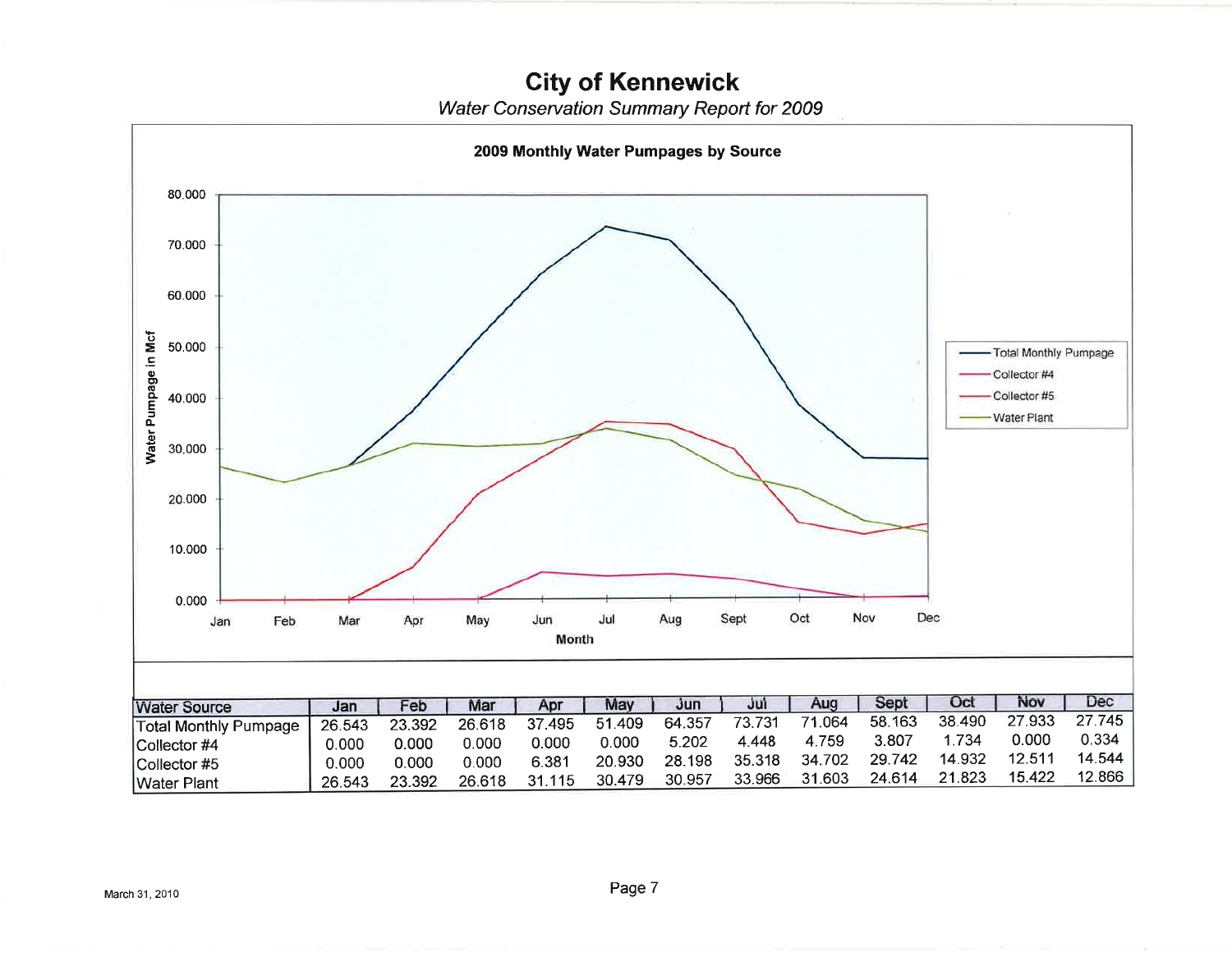# **City of Kennewick**

Water Conservation Summary Report for 2009

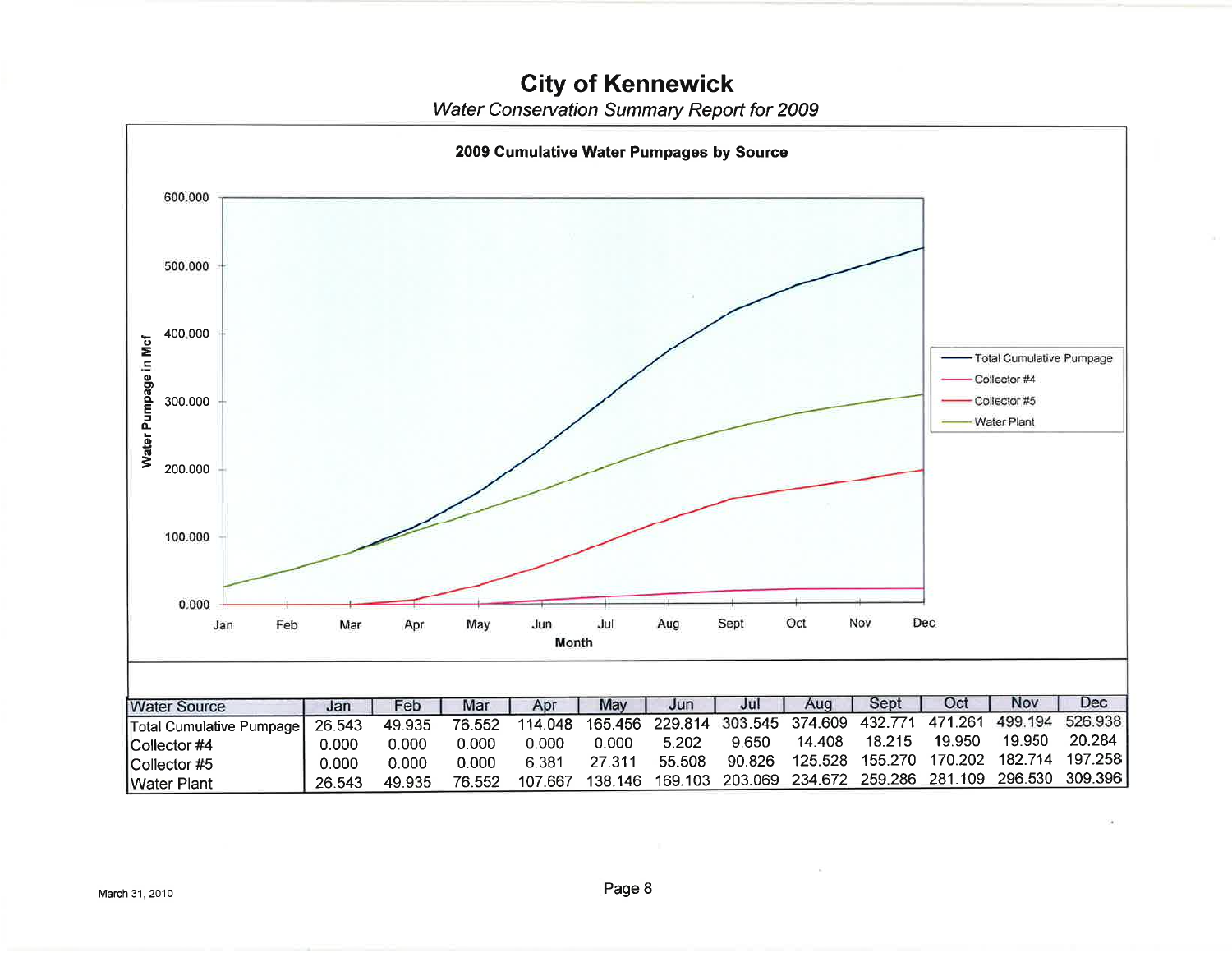*Data Interpretation and Conclusions:* 

The data collection elements from 2007 - 2009 show the following:

- *Unaccounted for Water or Water loss in Kennewick remained relatively constant throughout the period ranging from 5.2% to 6.1%. Weather does have an effect on all meter classes as in 2009 almost all Customer classes increased. These values still however fall within the bounds of our source metering accuracy (2%). Overall the water leak detection program is shown to be the most efficient water conservation measure. It accounts for 75% of our overall water conservation savings since the program began in 1994. Some other key points or data observations are:* 
	- *1) Estimated service population has continued to rise during the 3-Year report interval. Overall rate was 2.3% and was 1.9% in 2009 alone.*
	- *2) Annual Pumpage has increased by 5.7% during this same period. Some of this is strongly driven by weather-related conditions as we had more pumpage in all customer classes in 2009.*
	- *3) Annual Peak Monthly Pumpage rose during the period by 2.5%. Annual Peak Daily Pumpage rose 31%. These increases are due to an irrigation district canal break that occurred in July. Many of the irrigation district customers had substantial increases in their potable water use while irrigation service was interrupted. Both higher annual peak month and peak daily pumpages were experienced in 2009 than 2008.*

### *Summary:*

The Water Conservation program in 1994 showed our Water Loss was about 17.3%. Some of the reasons for the ~11% overall improvement in reducing this water loss can be attributed directly to the following Water Conservation measures or programs.

### **Table 2.**

*Water Conservation Measures and Estimated Water Reduction Summary* 

| <b>Program Measure</b>        | 2009          | <b>Cumulative Total Water Reduction</b><br><b>Since 1994</b> |
|-------------------------------|---------------|--------------------------------------------------------------|
| Leak Detection program        | 0.0215<br>Mcf | 38.93<br>Mcf                                                 |
| <b>Large Meter Testing</b>    | <b>NA</b>     | Mcf<br>6.3                                                   |
| <b>Residential retrofit</b>   | <b>NA</b>     | 0.88 Mcf                                                     |
| <b>Reservoir Leak Sealing</b> | Mcf<br>0.00   | 5.88 Mcf                                                     |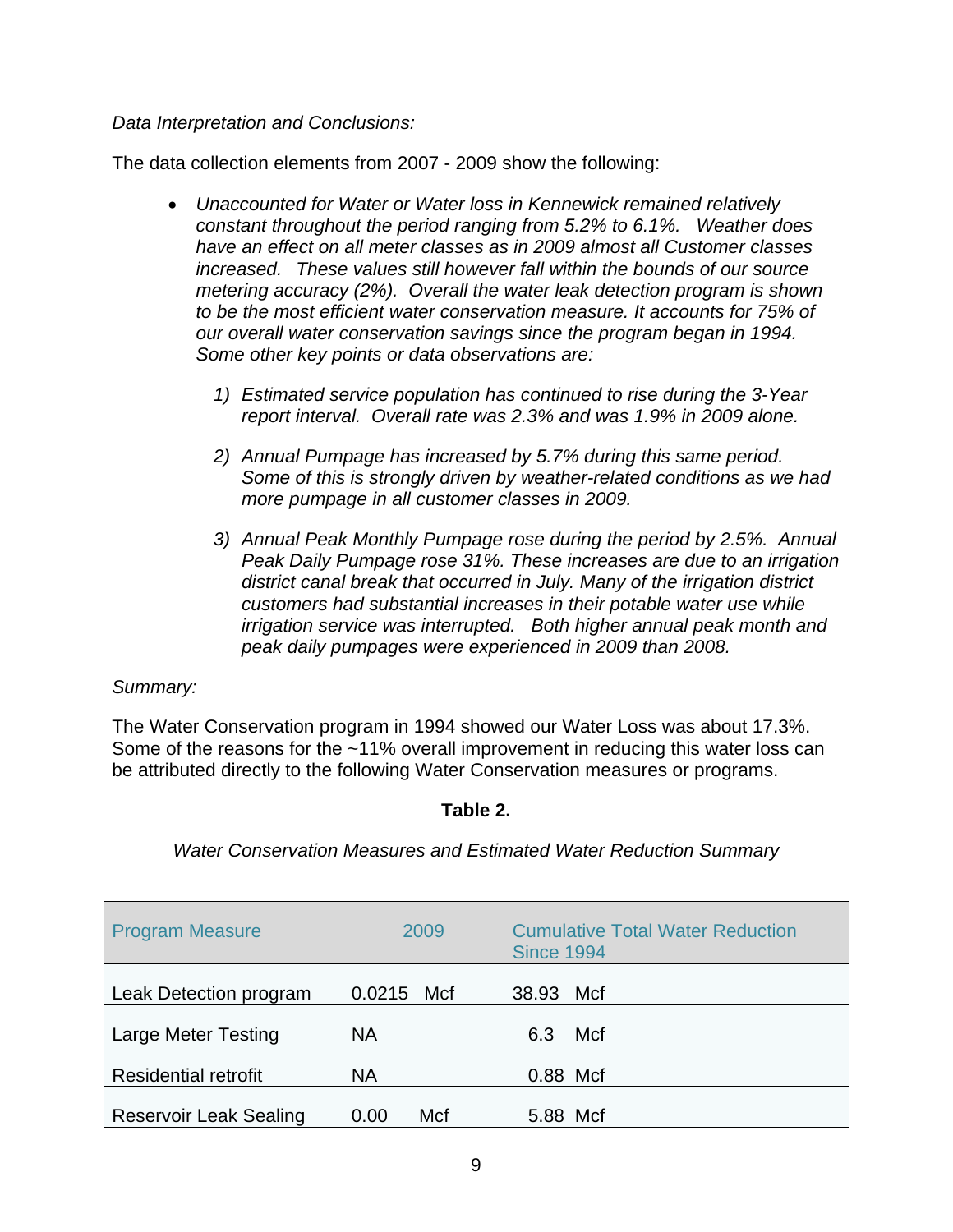| Total | $0.0215$ Mcf | 52.0 Mcf or $1.07$ MGD $(-9.8\%$ of our annual |
|-------|--------------|------------------------------------------------|
|       |              | pumpage in 2009)                               |

The Table above shows Water Conservation programs have accounted for 52.0 Mcf of saved water in Kennewick, since they began in 1994. In 2009, they saved 0.0215 Mcf. Some outside factors for improving our water loss picture since 1994 can be related to ongoing and previous residential low-flow showerhead replacement programs and initiating a reservoir leak program in 2000. Reduction in water usage can also be attributed, however, to heightened water conservation awareness through local publicity of salmon Endangered Species Act listings, the Columbia River program and related environmental news. Water Conservation awareness also has been heightened by establishing water conservation goals in a public process in 2007. Breakout in our commercial class of irrigation vs. normal usage has helped as usage for that class decreased substantially since 2008 ~10%. Also Educational outreach in our local schools and also the posting of water conservation related brochures and Consumer Confidence Reports on our City Webpage have helped.

A Regional Water Supply System is still fine tuning the municipal water rights legislation definitions. Mitigation still needs to be resolved with Ecology regarding the Quad-City Water Rights and currently new demand forecasts are being calculated. Kennewick realizes the practical importance of continuing our water conservation efforts, in light of periodic drought conditions and continued growth. Drought conditions are predicted to impact our area again in 2009. The Columbia River may not be as affected as other water sources but the City realizes the need to be proactive in the water conservation as it ties directly to the economic vitality and future of our area.

The City of Kennewick and their partners in the Quad-City Water Rights comply with and endorse Department of Health water use efficiency rules. Water Use Efficiency rules outline conservation and M&O measures utilities must undertake and set operational criteria that must be met to receive future water allocation. Part of this initiative included conducting a public Water Conservation goal setting process. This was completed in 2007 and established a daily per capita water usage goal of 170 gallons of water per day.

In 2009 there are some factors on the horizon that will affect the City's ability to supply water to our citizens and local industries. Positive issues remain, the Department of Ecology grant for a pilot Aquifer Storage and Recharge Pilot study for the Southridge area and Department of Ecology and their agreements for the Lake Roosevelt drawdown signed in 2007. These factors promise to mitigate future municipal water supply issues for our area and others on the Columbia River. As Water Right Adjudication in the Yakima Valley was completed in 2009, water resources and related municipal planning processes provided by law continue to gain clarity. In particular water mitigation processes that will allow Columbia River allocation are getting more defined on an ongoing basis. Mitigation and the timing of the drawing down of Lake Roosevelt are the critical mitigation process issues and have moved forward and should continue to resolve in 2010. On the horizon are other environmental issues that will have an effect water resources and quality. Climate Change and Greenhouse Gas Emission may have a positive effect. Resurrecting options for breaching the Snake